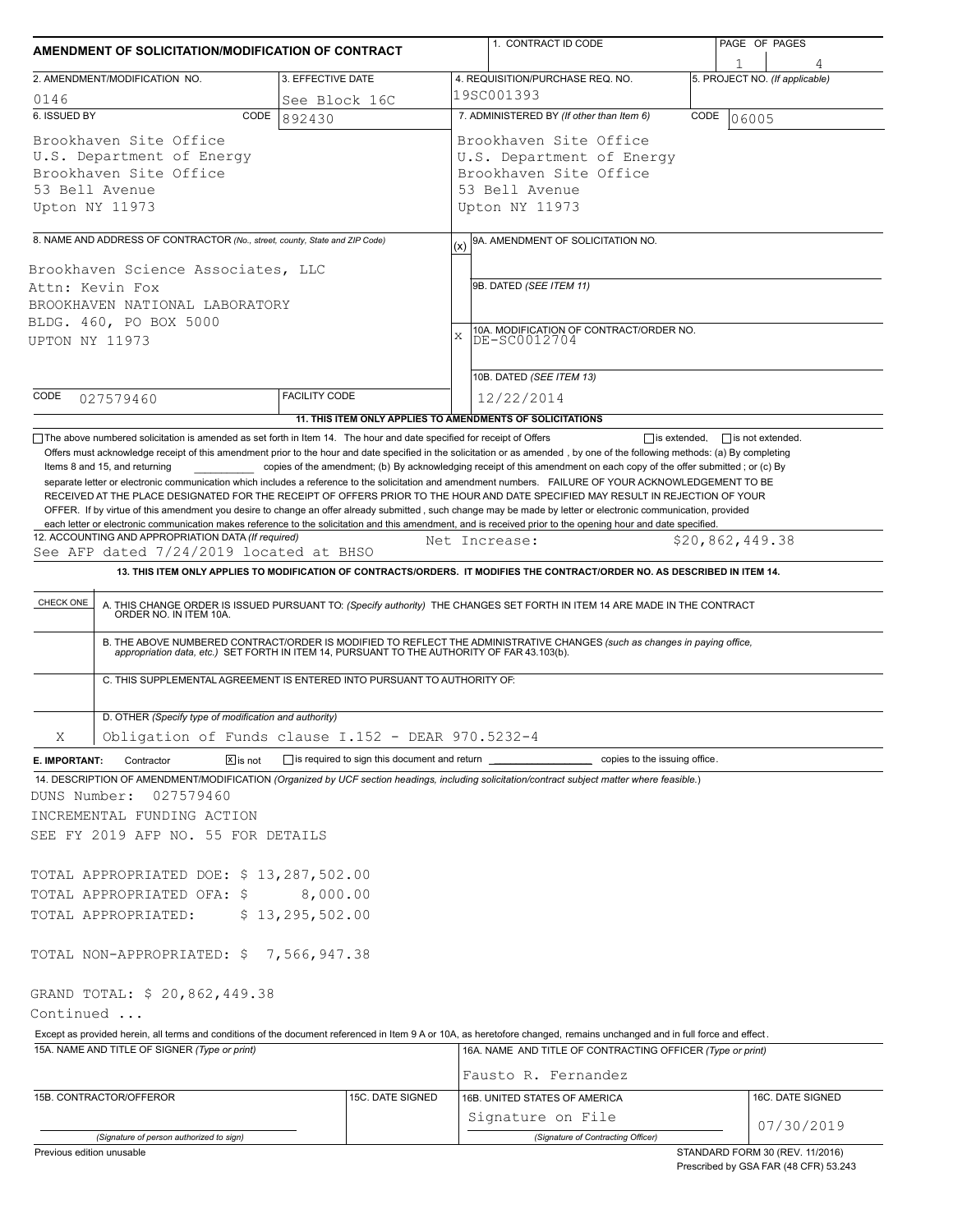**CONTINUATION SHEET** DE-SC0012704/0146 REFERENCE NO. OF DOCUMENT BEING CONTINUED **Example 2008** PAGE OF

NAME OF OFFEROR OR CONTRACTOR

Brookhaven Science Associates, LLC

| ITEM NO. | SUPPLIES/SERVICES                                                                                    | QUANTITY UNIT |     | UNIT PRICE | <b>AMOUNT</b> |
|----------|------------------------------------------------------------------------------------------------------|---------------|-----|------------|---------------|
| (A)      | (B)                                                                                                  | (C)           | (D) | (E)        | (F)           |
|          |                                                                                                      |               |     |            |               |
|          | PREVIOUS CONTRACT AMOUNT: \$3,119,877,477.14                                                         |               |     |            |               |
|          | NEW CONTRACT AMOUNT: \$3,140,739,926.52                                                              |               |     |            |               |
|          |                                                                                                      |               |     |            |               |
|          | INFORMATION LISTED BELOW IS AUTO-GENERATED                                                           |               |     |            |               |
|          | CONTENT BY STRIPES:                                                                                  |               |     |            |               |
|          | LIST OF CHANGES:                                                                                     |               |     |            |               |
|          | Reason for Modification : Funding Only Action<br>Total Amount for this Modification: \$20,862,449.38 |               |     |            |               |
|          | New Total Amount for this Version:                                                                   |               |     |            |               |
|          | \$3,140,739,926.52                                                                                   |               |     |            |               |
|          | New Total Amount for this Award: \$3,140,739,926.52                                                  |               |     |            |               |
|          | Obligated Amount for this Modification:                                                              |               |     |            |               |
|          | \$20,862,449.38                                                                                      |               |     |            |               |
|          | New Total Obligated Amount for this Award:                                                           |               |     |            |               |
|          | \$3,140,739,926.52                                                                                   |               |     |            |               |
|          |                                                                                                      |               |     |            |               |
|          | CHANGES FOR LINE ITEM NUMBER: 1                                                                      |               |     |            |               |
|          | Total Amount changed from \$3,119,877,477.14 to                                                      |               |     |            |               |
|          | \$3,140,739,926.52<br>Obligated Amount for this modification:                                        |               |     |            |               |
|          | \$20,862,449.38                                                                                      |               |     |            |               |
|          |                                                                                                      |               |     |            |               |
|          | CHANGES FOR DELIVERY LOCATION: 06005                                                                 |               |     |            |               |
|          | Amount changed from \$3,119,877,477.14 to                                                            |               |     |            |               |
|          | \$3,140,739,926.52                                                                                   |               |     |            |               |
|          | NEW ACCOUNTING CODE ADDED:                                                                           |               |     |            |               |
|          | Account code:                                                                                        |               |     |            |               |
|          | See AFP dated 07-24-2019 located at BHSO                                                             |               |     |            |               |
|          | [Non-Appropriated]                                                                                   |               |     |            |               |
|          | Fund 00000                                                                                           |               |     |            |               |
|          | Appr Year 0000                                                                                       |               |     |            |               |
|          | Allottee 00                                                                                          |               |     |            |               |
|          | Reporting Entity 000000                                                                              |               |     |            |               |
|          | Object Class 00000                                                                                   |               |     |            |               |
|          | Program 0000000                                                                                      |               |     |            |               |
|          | Project 0000000<br>WFO 0000000                                                                       |               |     |            |               |
|          | Local Use 0000000                                                                                    |               |     |            |               |
|          | Quantity: 0                                                                                          |               |     |            |               |
|          | Amount: \$7,566,947.38                                                                               |               |     |            |               |
|          | Percent: .24093                                                                                      |               |     |            |               |
|          | Subject To Funding: N                                                                                |               |     |            |               |
|          | Payment Address:                                                                                     |               |     |            |               |
|          | Payment - Direct Payment                                                                             |               |     |            |               |
|          | from U.S. Dept of Treasury                                                                           |               |     |            |               |
|          |                                                                                                      |               |     |            |               |
|          | NEW ACCOUNTING CODE ADDED:                                                                           |               |     |            |               |
|          | Continued                                                                                            |               |     |            |               |
|          |                                                                                                      |               |     |            |               |
|          |                                                                                                      |               |     |            |               |
|          |                                                                                                      |               |     |            |               |
|          |                                                                                                      |               |     |            |               |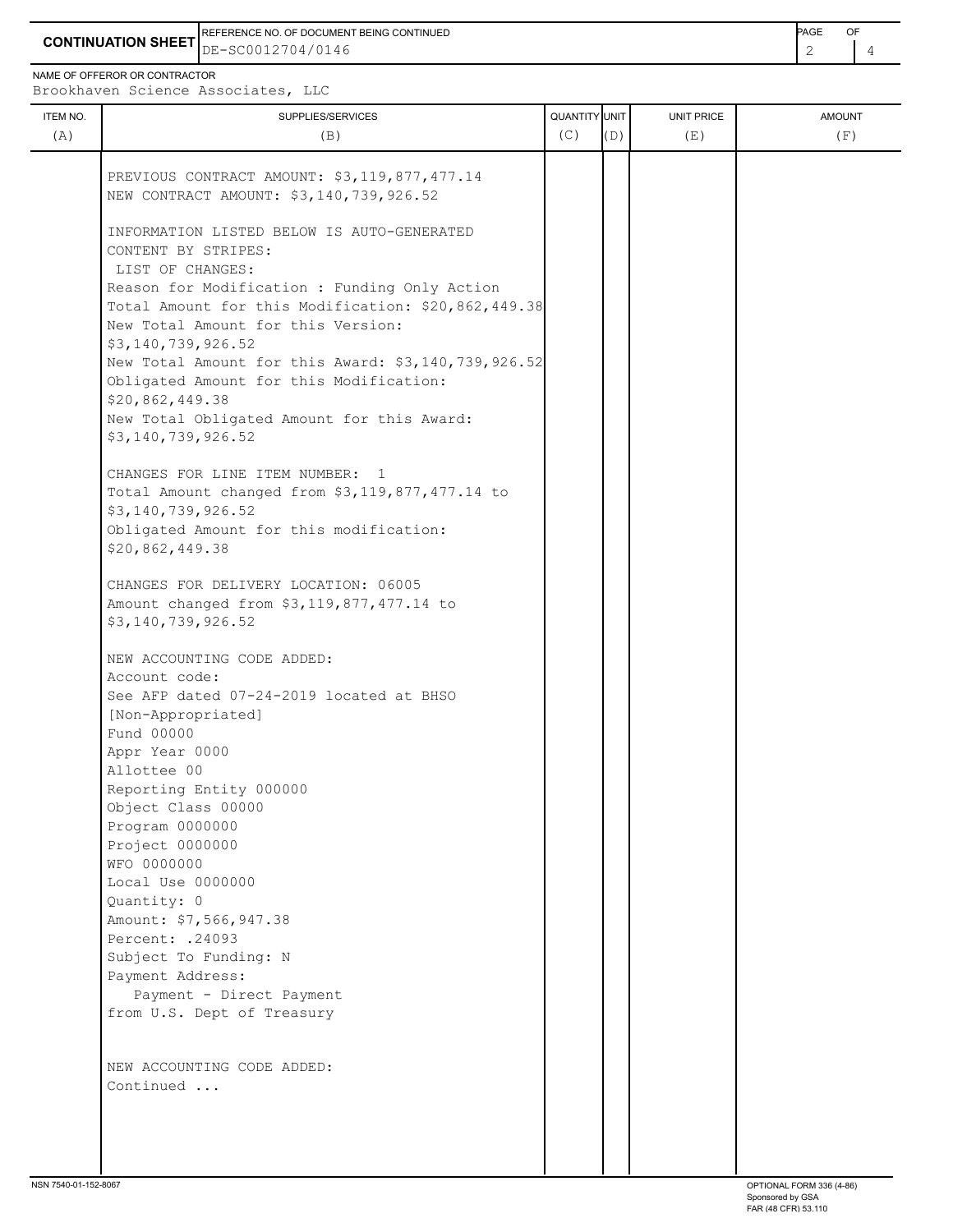**CONTINUATION SHEET** DE-SC0012704/0146 **And the set of the set of the set of the set of the set of the set of the set of the set of the set of the set of the set of the set of the set of the set of the set of the set of th** REFERENCE NO. OF DOCUMENT BEING CONTINUED **A CONTINUED PAGE OF PAGE OF PAGE OF PAGE** 

NAME OF OFFEROR OR CONTRACTOR

 Object Class 00000 Program 0000000 Project 0000000 WFO 0000000

Local Use 0000000

Percent: .42307

Amount: \$13,287,502.00

Quantity: 0

ITEM NO. ┃ SUPPLIES/SERVICES UNIT PRICE AMOUNT Brookhaven Science Associates, LLC (A)  $(B)$  (B)  $(C)$   $(D)$  (E)  $(E)$  (F) Account code: See AFP dated 07-24-2018 located at BHSO [Appropriated] Fund 00000 Appr Year 0000 Allottee 00 Reporting Entity 000000

 Subject To Funding: N Payment Address: Payment - Direct Payment from U.S. Dept of Treasury NEW ACCOUNTING CODE ADDED: Account code: See AFP dated 07-24-2019 located at BHSO Fund 00000 Appr Year 0000 Allottee 00 Reporting Entity 000000 Object Class 00000 Program 0000000 Project 0000000 WFO 0000000 Local Use 0000000 Quantity: 0 Amount: \$8,000.00 Percent: .00025 Subject To Funding: N Payment Address: Payment - Direct Payment from U.S. Dept of Treasury

 Payment: Payment - Direct Payment from U.S. Dept of Treasury FOB: Destination Period of Performance: 01/05/2015 to 01/04/2020

 Change Item 00001 to read as follows(amount shown Continued ...